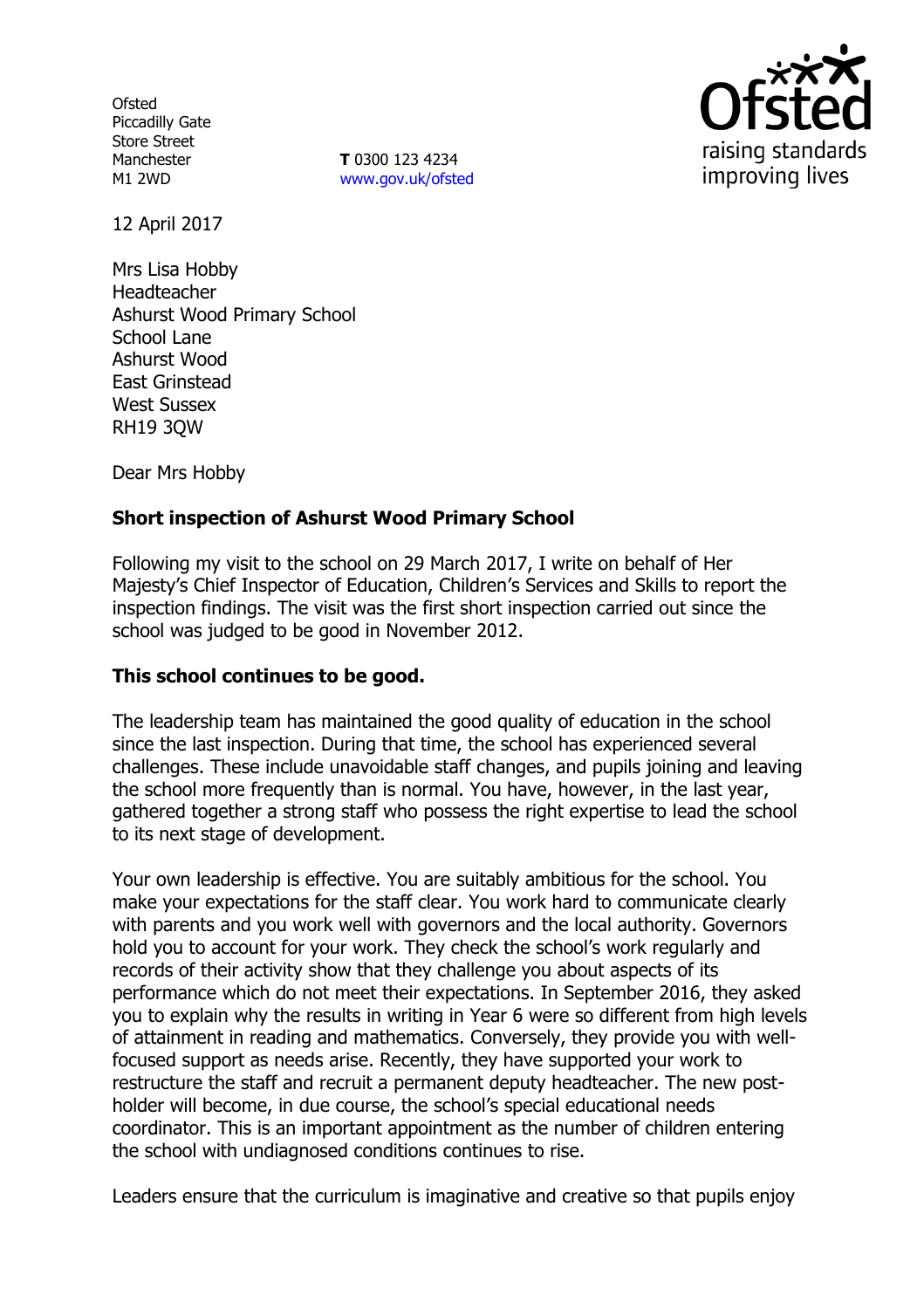

their learning. The curriculum also provides many opportunities for pupils to write at length and in a mix of genres. A few pupils used language fluently and poetically, even when responding to simple tasks. In five of the seven lessons visited, teachers were actively supporting pupils' language development. Teachers challenged pupils to use the correct parts of speech to describe their writing. Teachers also insisted that pupils edited their writing using more complex sentence structures or higher level vocabulary and punctuation. Consequently, the standards of writing attained by pupils in all year groups are consistent with those expected for their age. These standards are not reflected in the published progress outcomes for writing in Year 6 in 2016.

The well-planned curriculum is enhanced by topics that offer rich learning opportunities that encourage pupils to explore the world beyond East Grinstead. The school makes a positive contribution to pupils' spiritual, moral, social and cultural development. Key messages about British values are reinforced by wall displays and other visual clues. A good range of extra-curricular activities such as visits and trips further promote positive learning on the part of pupils.

At the last inspection you were asked to raise pupils' achievement further by improving overall the ways in which teachers deliver the curriculum and accelerate pupils' learning. We agreed that there is compelling evidence that teaching is now secure in all year groups. We also agreed that pupils benefit from teachers' different styles so that they experience a range of methods and strategies. You have created a clear set of basic processes for teachers. These include communicating to pupils the learning intentions for each lesson, and your expectations about how teachers will keep pupils informed about how well they are doing. You have also developed an effective system for checking and monitoring pupils' progress. This easy-to-view booklet of information is helpful to teachers in identifying those pupils who need help to keep up or catch up.

We agreed that success in class and over time, especially in writing, is not reflected in the published information about the school's performance. You showed me samples of last year's work in Year 6. Much of the work matches well the descriptions of what pupils should be able to do at age 11. You are determined that more of this work will be available for assessors this year. You are also keen to find sufficient examples which demonstrate pupils' ability to work at greater depth than is normally expected. All leaders are committed to presenting an array of pupils' writing that confidently matches moderators' expectations so that next year's results will report the strong progress made by pupils from key stage 1 to key stage 2.

### **Safeguarding is effective.**

The leadership team, with the expert help of governors, has built a system for ensuring that all safeguarding arrangements are fit for purpose. The school's administrator maintains a secure record of everybody working or volunteering at the school. You work closely with the appointed safeguarding governor to track that all necessary training is up to date. The safeguarding governor conducts regular and rigorous reviews of such matters so that she can report confidently to the full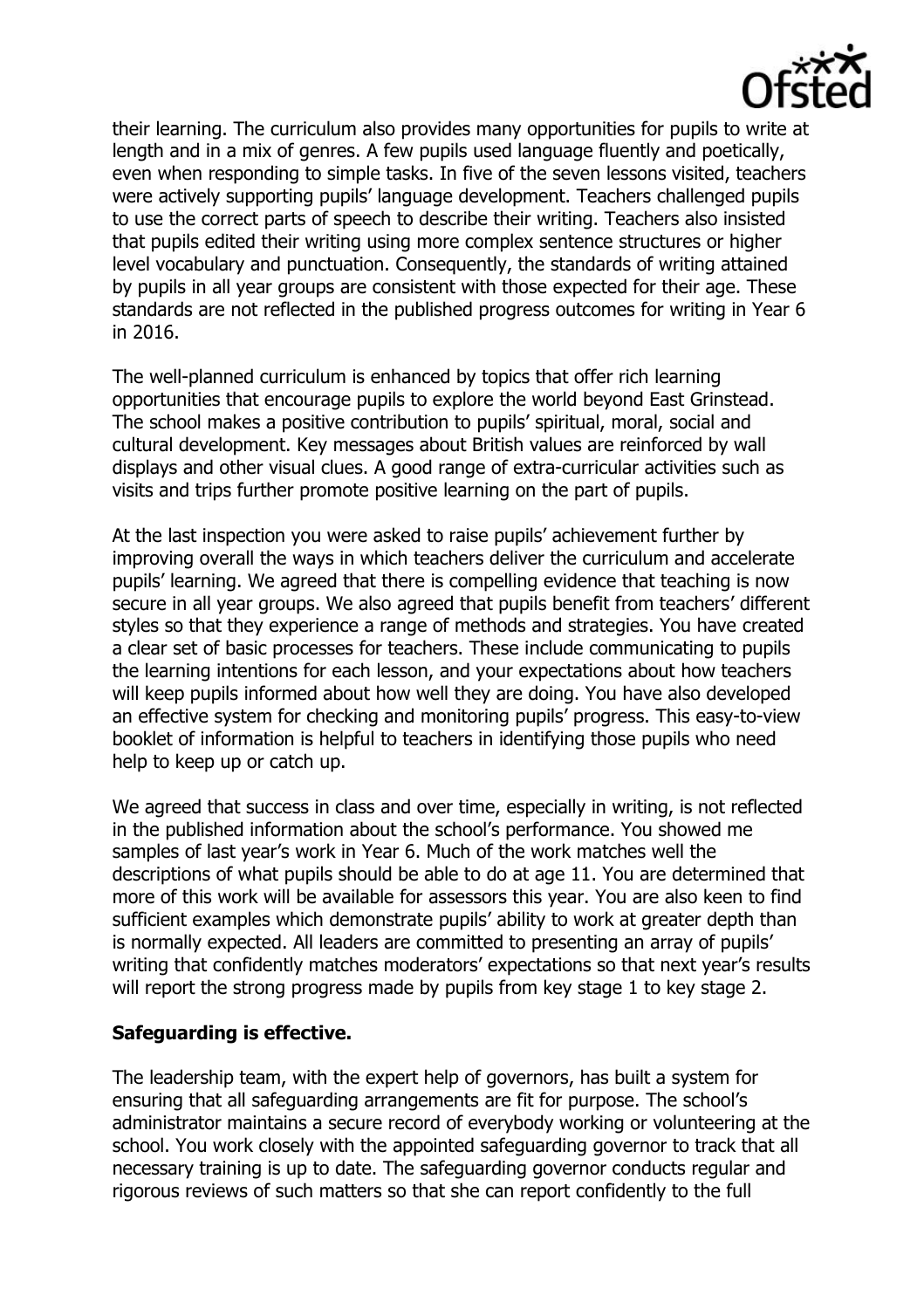

governing body that pupils are safe at all times. Other governors contribute to frequent audits of, for example, site security, health and safety considerations and the school's work to help pupils stay safe online.

The site is well-maintained, clean and pleasant. You check that all activities are assessed appropriately for risks. This includes the forest school setting which is a little distance away from the main site. Staff supervise the pupils at break and lunchtimes across the extensive outside spaces. However, the football field cannot be surveyed from the main playground. We agreed that someone should always be on duty there to ensure that pupils are safe at all times. None of the parents who completed the survey, the pupils themselves, or staff raised any concerns about safety at the school. A few parents did comment that they felt that bullying was not always dealt with effectively. I found no evidence that this was the case. Governors concurred that there is more work to be done across the community to achieve an agreed understanding of what bullying is and what it is not. One pupil commented, 'I fall out with my friend lots of times during the day but we become friends again.'

## **Inspection findings**

- The inspection was conducted to check that the school remains good. I explored how well disadvantaged pupils are doing, how accurate teachers' assessment is of pupils' work and, in particular, the standards achieved by all pupils in writing.
- $\blacksquare$  Due to the size of the school and the varying numbers of disadvantaged pupils from year to year, it was not possible to come to any firm conclusions about their progress. You showed me evidence of the work that staff undertake with such pupils on an individual basis to reduce the impact of any barriers to learning. We also agreed that there was a risk that individual pupils might be identified if I tried to report any specific findings. I did find, however, that teachers are rightly taking into account any specific learning or behavioural needs when they plan each day's activities.
- You indicated the focused work you are doing with groups of boys to ensure that they have an equal opportunity to succeed, especially with regard to reading and writing. Boys are engaging with a good range of texts which promote their reading and are taking appropriate care with the development of their handwriting. Not enough pupils, including those who are disadvantaged and especially the most able, demonstrate consistently the ability to work at the highest levels in mathematics or at greater depth in English. A few pupils, and their parents, commented that they sometimes find the work too easy and lacking in challenge. Given their typical starting points, too few pupils attain high scores in end-of-key-stage-2 tests.
- School assessments in all years help pupils make progress. Adults check pupils' learning often in lessons and adjust what they are doing so that misconceptions are not reinforced. Teachers' assessment of pupils' standards at the end of a key stage are accurate. However, a greater sample of pupils' work is needed to support and justify assessment decisions. Teachers need to further develop confidence in their assessment practice.